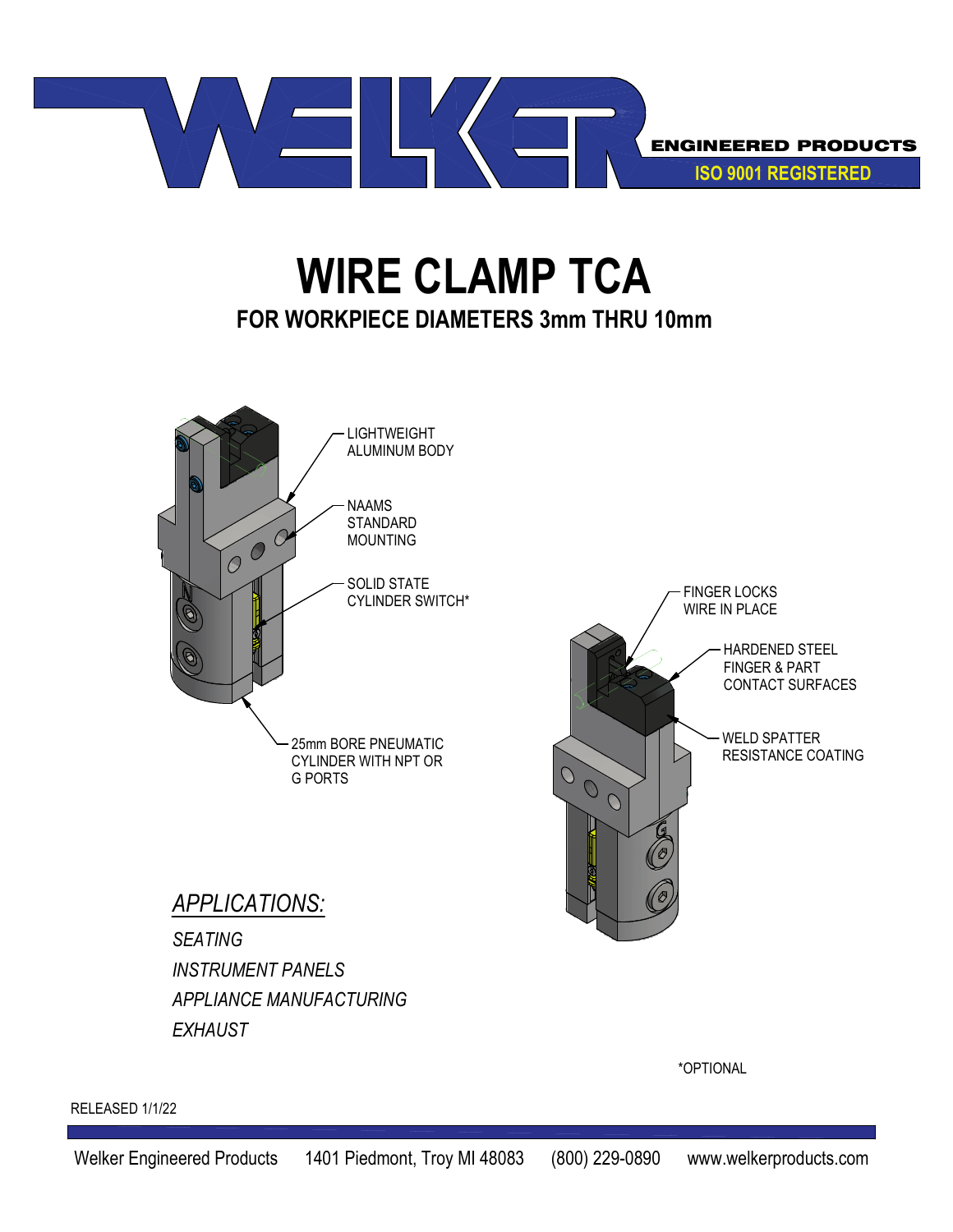

|                                | <b>CYLINDER SWITCH CHART</b>     |             |                                                                                                           |  |  |  |  |
|--------------------------------|----------------------------------|-------------|-----------------------------------------------------------------------------------------------------------|--|--|--|--|
| <b>SWITCH</b><br><b>OPTION</b> | <b>MFR PART</b><br><b>NUMBER</b> | MFR         | <b>DESCRIPTION</b>                                                                                        |  |  |  |  |
| ⊀?. ا                          | SWITCH L3                        | WFI KFR     | 4-WIRE, 4-PIN, DC (PNP) M12 X 1 QUICK DISCONNECT. WELD<br>FIELD IMMUNE**, COMPARABLE TO WORLD SWITCHES    |  |  |  |  |
| l 5                            | MK5113                           | ifm EFECTOR | 3-WIRE, 4-PIN, DC (NPN) M12 X 1 QUICK DISCONNECT. SINGLE<br><b>CONNECTOR SWITCH; 2 SWITCHES INSTALLED</b> |  |  |  |  |

\*STANDARD SWITCH OPTION. OTHER OPTIONS MAY AFFECT PRICE & DELIVERY

\*\*NOTE THAT SOME MID AND LOW FREQUENCY DC RESISTANCE APPLICATIONS (I.E. ALUMINUM RESISTANCE WELDING APPLICATIONS) MAY CAUSE A FAULT. IN THESE APPLICATIONS, IT IS RECOMMENDED THAT THE SENSOR BE IGNORED/BYPASSED DURING THE WELDING CYCLE.

## **WIRE CLAMP WORKSHEET**

| Project                          | Station #              |                    |              | Date                                |  |
|----------------------------------|------------------------|--------------------|--------------|-------------------------------------|--|
| Customer                         |                        | Contact            | Email        | Phone                               |  |
|                                  |                        |                    |              |                                     |  |
| <b>NOMINAL WIRE DIAMETER:</b>    | Tolerance $\pm$<br>$+$ | $\equiv$           | Max Dia.     |                                     |  |
| Part print attached              |                        |                    |              |                                     |  |
| <b>RECOMMENDED OPENING SIZE:</b> | Series                 | Application        | Opening size |                                     |  |
|                                  | <b>TCA</b>             | ALL                |              | Maximum diameter + 0.2mm            |  |
| Part #<br>Approval               |                        |                    |              |                                     |  |
|                                  |                        |                    |              |                                     |  |
|                                  |                        |                    |              | (DO NOT SCALE DRAWING)              |  |
|                                  |                        |                    |              | ′dĽ<br>コ                            |  |
|                                  |                        |                    |              | <b>ENGINEERED PRODUCTS</b>          |  |
|                                  |                        | SHEET <sub>2</sub> |              | 800-229-0890 www.welkerproducts.com |  |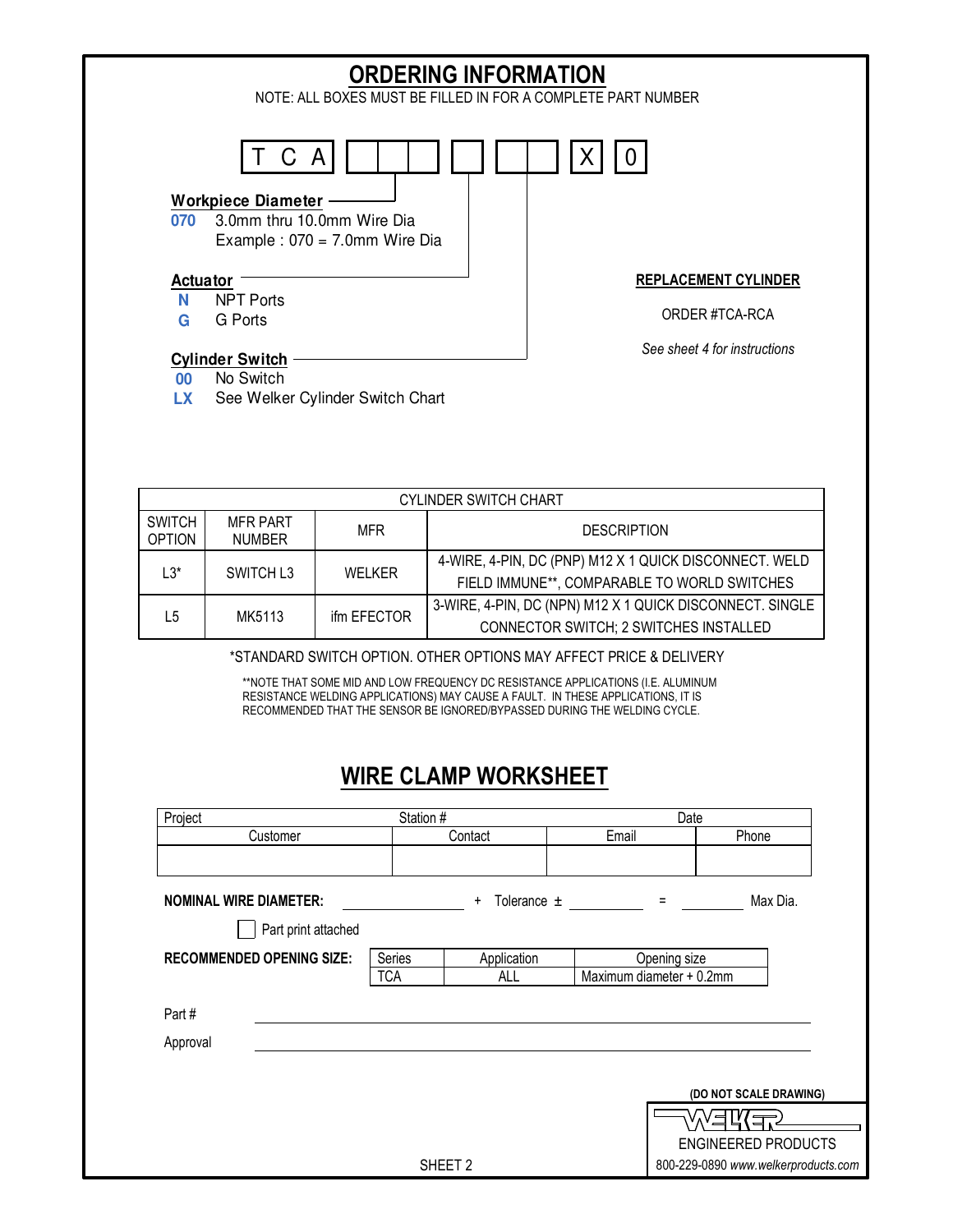